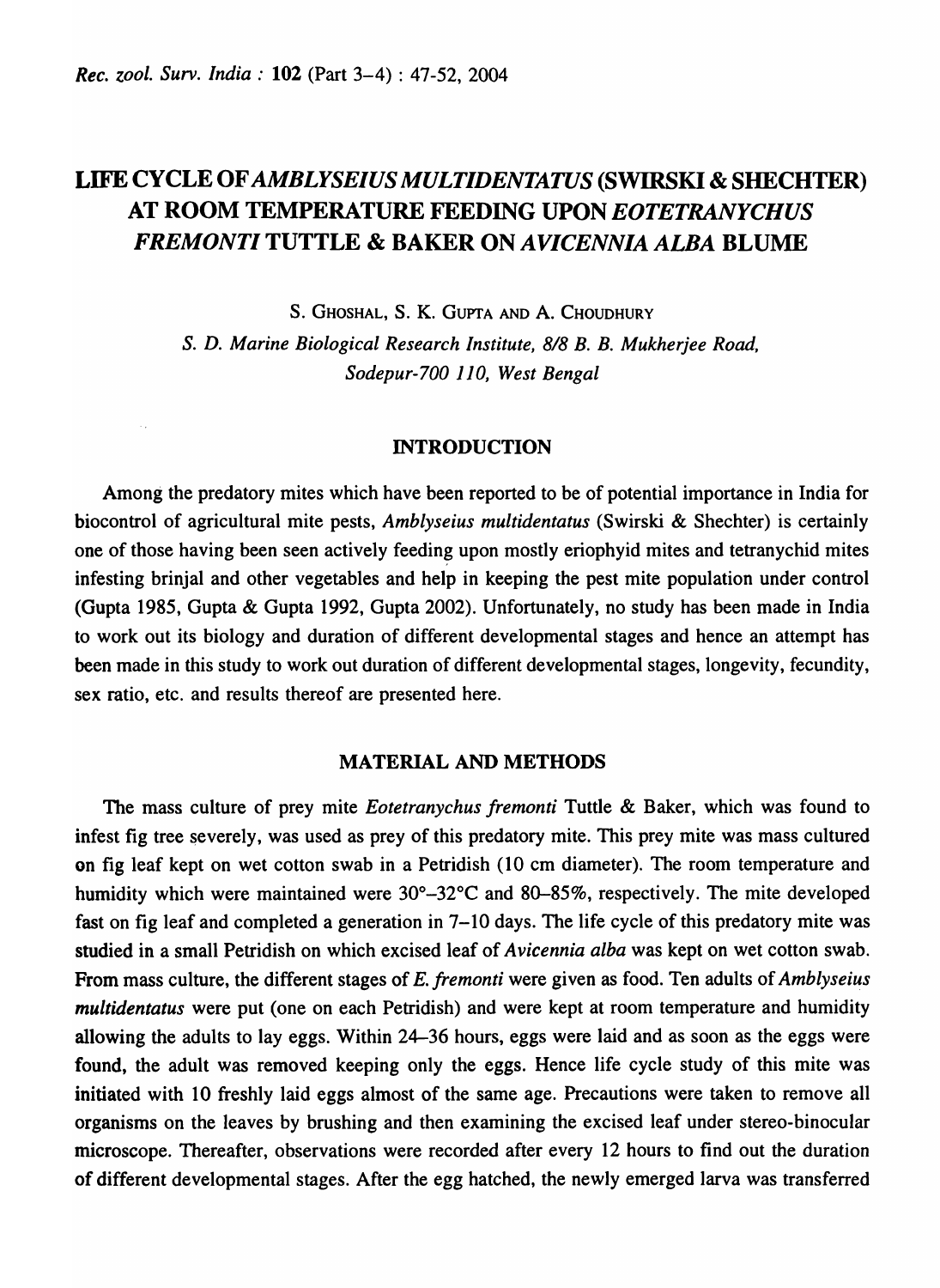to a freshly excised leaf of *A. alba* on which the prey mites, both adults and nymphs, were given as food for this predatory mite. Observations were recorded at every 12 hourly interval to determine duration of different developmental stages, pre-oviposition, oviposition, post-oviposition periods, fecundity, longevity and % of mortality. The data so collected were subjected to statistical analysis.

### RESULTS AND DISCUSSION

1. *Mating:* As usual, the mating took place almost immediately after the emergence of the . adult. Since the males emerged earlier than females it was seen that the males kept on waiting for emergence of female and impregnated it as soon as the female emerged. The male mated with several females but female was unigamous.

2. *Incubation:* The eggs were elliptical, about 84 microns in length and were laid singly on the under surface of the leaf. The mean incubation period was  $1.72 \pm 0.02$  days having minimum of 1.0 day and maximum of 2.0 days. The percentage of hatching was  $79.56 \pm 0.79$ . The incubation periods as were reported by other workers were 1.92 days in A. *tetranychivorus* (Jagadish & Nageshchandra, 1979), 1.86 days in A. *longispinosus* (Mallik and ChannaBasavanna, 1983),  $2.09 \pm 0.20$  days in A. *ovalis* (Borah & Rai, 1989), 1.35 days in *Amblyseius delhiensis* (Nageshchandra *et ale* 1998), 2.30  $\pm$  0.14 days in A. *alstoniae* (Gupta *et al.* 2003). From these, in appears that the incubation period observed in the present study was within the range reported by the previous workers.

*3. Larva stage:* The larva was light creamish colour having three pairs of legs and moved very slowly and most probably it did not feed. The mean larval period was  $1.56 \pm 0.08$  days with the minimum of 1 day and maximum of 2 days. The earlier workers like Daniel (1981) in case of A. *channabasavannai,* Mallik and ChannaBasavanna (1983) in case of A. *longispinosus,* Borah & Rai (1989) in case of A. *ovalis,* Jagadish *et ale* (1990) in case of A. *concordis,* reported larval periods being less than 1 day *i.e.,* 0.71, 0.51, 0.87 ± 0.12,0.73 ± 0.07 days, respectively. However, Jagadish & Nageshchandra, 1982 in case of *A. tetranychivorus,* Sharma & Sadana (1985) in case of *A. finlandicus* and Gupta *et al.* (2003) in case of *A. alstoniae* reported this period as one day and above being respectively 1.06 days, 1.00 day and 2.00 days. Therefore, the results of the present investigation is within the range of the second group of workers.

4. Protonymph stage: The protonymph is more active and unlike the larvae it fed on the nymphs of the prey mite *E. fremonti.* It is creamish white in colour. The mean protonymphal period was  $1.60 \pm 0.25$  days with the minimum of 1 day and the maximum of 2 days while Daniel (1981) in case of *A. channabasavannai,* reported this period to be only 0.92 days and Mallik and ChannaBassavana (1983) in case of *A. longispinosus* reported this as 0.87 days. But there are reports wherein this duration has been reported to be almost double in case of *A. delhiensis,* where it was 1.95 days Nageshchandra *et al.* (1998) and 2.30  $\pm$  0.15 days in *A. alstoniae* (Gupta *et al.* 2003). However, Sharma & Sadana (1985) and Jagadish et al. (1990) reported this period to be  $1.2 \pm 0.40$  days in *A. finlandicus* and  $1.02 \pm 0.10$  days in case of *A. concordis.*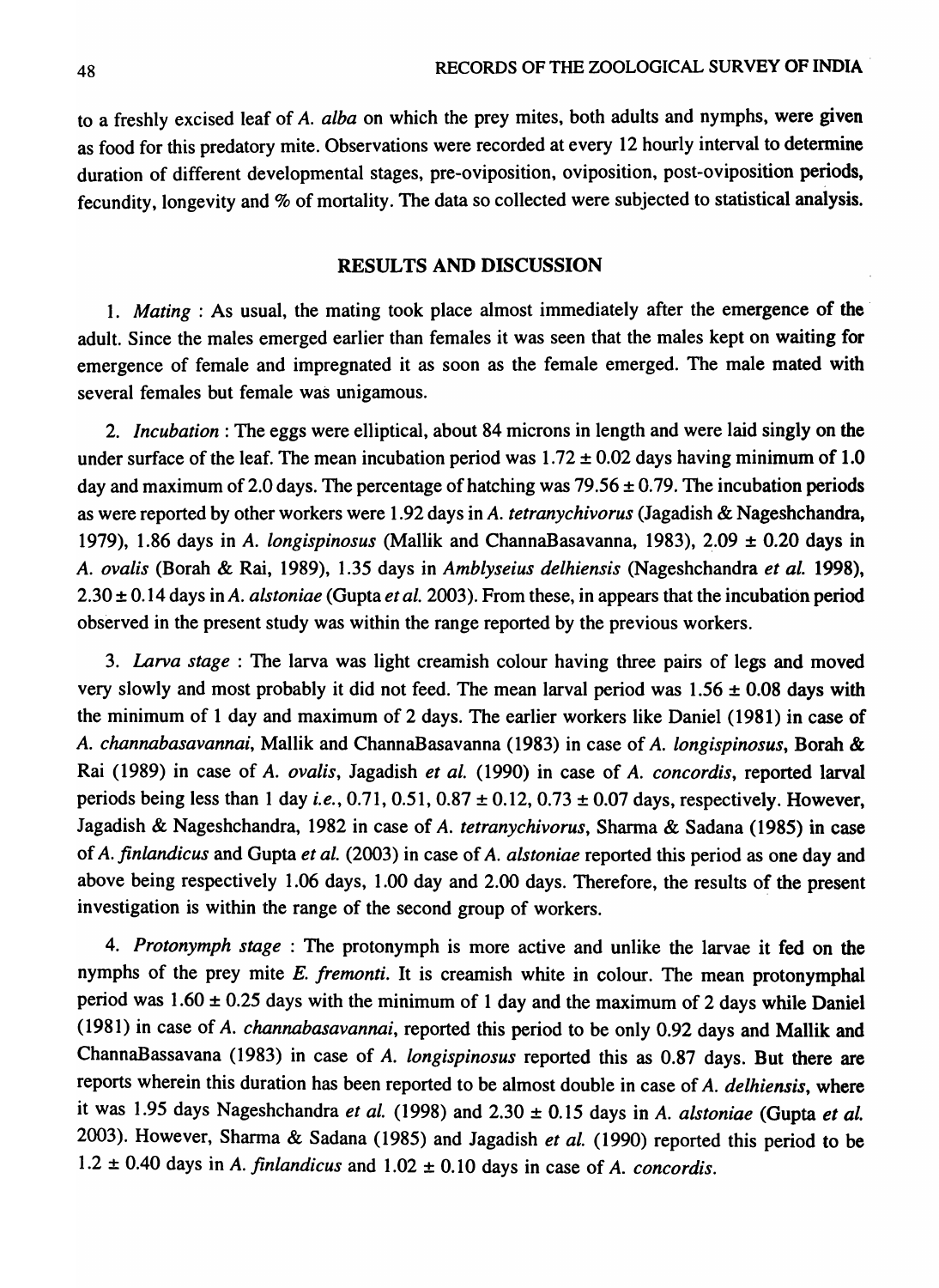*5. Deutonymph stage* : The deutonymphs were bigger than the protonymphs and were more active, found feeding on nymphs of the prey mite. The mean duration of this period was 2.30  $\pm$ 0.36 days. Some of the workers like Daniel (1981) in *A. channabasavannai,* and Mallik and ChannaBasavanna (1983) in *A. longispinosus* reported this period to be less than 1 day, mean 0.99 day and 0.91 day respectively which appeared to be somewhat unusual. However, the other workers like Sharma & Sadana (1985) in case of *A. finlandicus*, Nageshchandra *et al.* (1998) in case of *A. delhiensis* and Gupta *et al.* (2003) in case of *A. alstoniae* reported this period as  $2.4 \pm$ 0.48 days, 2.24 days and  $3.25 \pm 0.15$  days, respectively. Therefore, the duration as recorded in the present study tallies with the observations made by the latter workers.

*6. Egg to Adult Period:* The mean egg to adult period was 7.35 ± 0.15 days with the minimum of 6.00 days and maximum of 7.00 days. The percentage of mortality was found to be reasonably high being 28%. This duration appears to be on the much higher side as compared to  $5.83 \pm 0.31$ days in *A. tetranychivorus* (Puttaswamy, 1978), 5.29 days in *A. ovalis* (Borah & Rai, 1989), 5.02 days in *A. concordis* (Jagadish *et al.* 1995, 1999) and 4.83 ± 0.22 days in *A. coccosocius*  (Saha *et al.* 1998). On the contrary, Gupta *et al.* (2003) found this period to be as high as  $9.50 \pm$ 0.39 days in *A. alstoniae.* May be, the condition of temperature and humidity differed in the experiments conducted by the different workers which caused this differences.

*7. Pre-oviposition Period* : The mean pre-oviposition period was 1.43 ± 0.49 days. The observations reported by other workers were 0.18- ±' 0.08 days in *A. channabasavannai* (Daniel, 1981), 0.1 day in *A. delhiensis* (Nageshchandra *et ale* 1998), 0.3 ± 0.08 day in *A. coccosocius*  (Saha *et al.* 1998). On the contrary, there are reports where the duration has been shown to be as high as 3.63 days in case of *A. tetranychivorus* (Jagadish & Nageshchandra, 1982) and 3.72 ± 0.15 days in *A. alstoniae* (Gupta *et al.* 2003). Therefore, the present duration is in mid way between the two extreme reports.

*8. Oviposition Period:* The mean oviposition period was 14.52 ± 0.54 days. The earlier reports which were found to be more nearer to the present observations were Daniel (1981), who reported 15.7 ± 1.71 days in *A. channabasavannai,* Sharma & Sadana (1985) who reported 15 ± 1.32 days in *A. finlandicus* and Borab & Rai (1989) who reported 14.01 ± 2.05 days in *A. ovalis.* On the contrary, Nageshchandra *et al.* (1998) and Gupta *et al.* (2003) reported 2.46 days in *A. delhiensis* and 4.75 ± 0.15 days in *A. alstoniae,* respectively.

*9. Postoviposition Period:* The mean postoviposition period in the present study was 6.62 ± 0.63 days. Excepting Sharma & Sadana (1985) in case of *A. finlandicus* and Nageshchandra *et ale*  (1998) in case of *A. delhiensis* who reported this duration to be  $1.2 \pm 0.40$  days and 0.63 days, respectively, the present observation tallies with Jagadish & Nageshchandra (1982) who reported 5.12 days in *A. tetranychivorus,* Krishnamoorthy (1989) who reported 10.00 ± 1.76 days in *Phytoseiulus persimilis* and Gupta *et al.* (2003) reported 8.0 ± 0.25 days in *A. alstoniae.*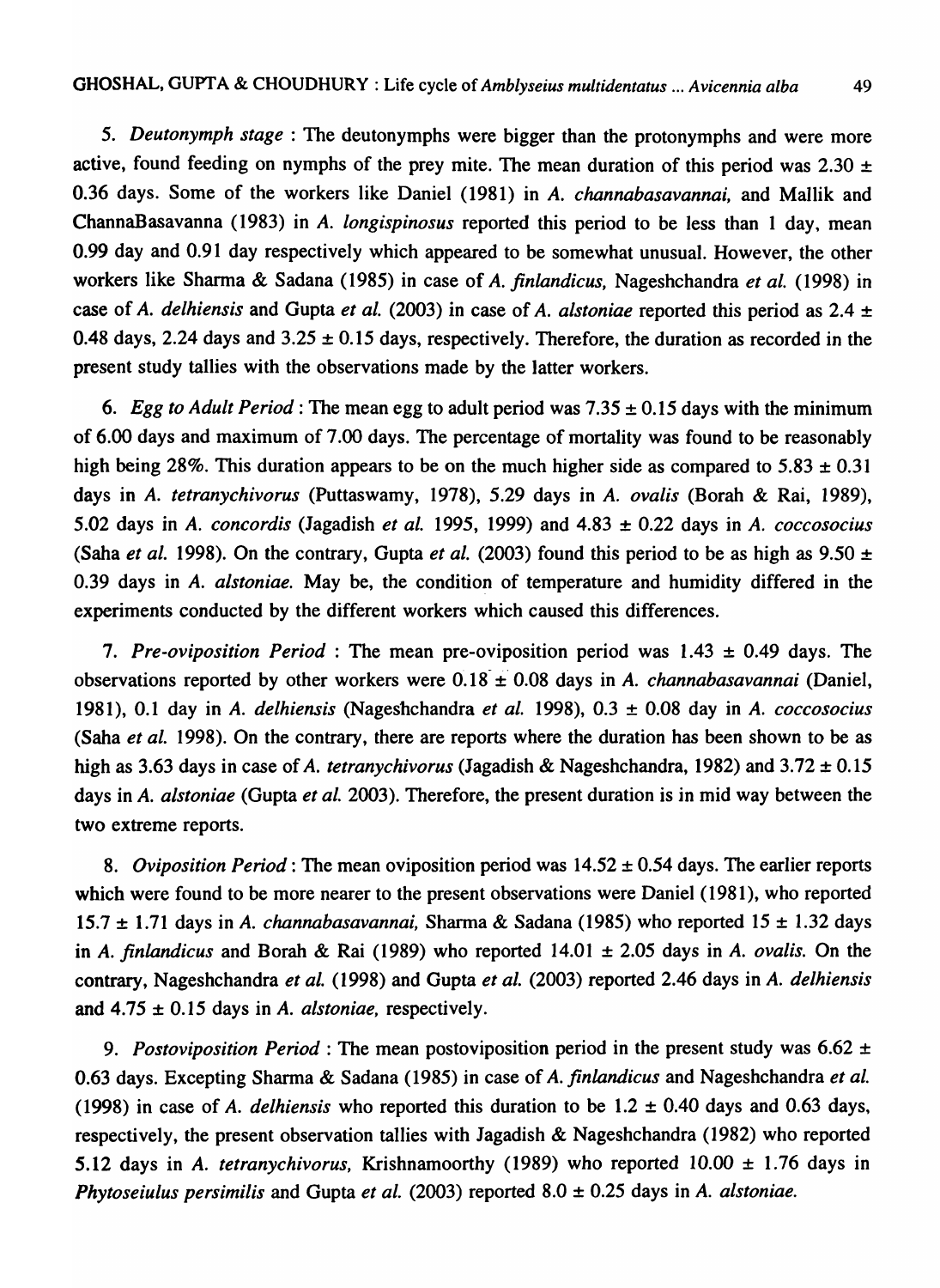*10. Adult Longevity* : The average adult longevity in female was found to be 12.01 ± 0.71 days which came closer to observations made by other workers like Sharma & Sadama, 1985 (18.6  $\pm$ 1.49 days) in *A. finlandicus*, Borah & Rai (1989) (16.21 ± 2.03 days) in *A. ovalis*, Gupta *et al.* (2003) (17.25 ± 0.39 days) in *A. alstoniae* but was much shorter as compared to Krishnamoorthy (1989) (31.88 ± 3.63 days) in *Phytoseiulus persimilis.* 

11. *Fecundity* : The average fecundity appeared to be very poor as evident from the fact that it was  $18.01 \pm 0.56$  eggs but it was close to Gupta *et al.* (2003) who reported  $11.87 \pm 0.67$  eggs in *A. alstoniae* and Sharma & Sadana (1985) who reported 15.6 ± 1.20 eggs in A. *finlandicus.*  Whereas in most of the other earlier reports it was reasonably higher as 27.3 in A. *channabasavannai*  (Daniel, 1981),26.8 eggs in *A. tetranychivorus* (Jagadish & Nageshchandra, 1982), 39.2 ± 0.49 eggs in *A. ovalis* (Borah & Rai, 1989) and 17.40 in *Phytoseiulus persimilis* (Krishnamoorthy, 1989).

*12. Sex Ratio:* The Male: Female sex ratio was found to be 1 : 3.5 and was quite close to 1 : 3.30 in *A. finlandicus* (Sharma & Sadana, 1985) and 1 : 1.25 in *A. alstoniae* (Gupta *et ale 2003).*  So, the sex ratio appears to be famale biased.

| <b>Stage</b>                         | Range (in days) | Average (in days) | Duration (in days)    |
|--------------------------------------|-----------------|-------------------|-----------------------|
| Egg                                  | $1 - 2$         | 1.72              | $1.72 \pm 0.02$       |
| Larva                                | $1 - 2$         | 1.56              | $1.56 \pm 0.08$       |
| Protonymph                           | $1 - 2$         | 1.60              | $1.60 \pm 0.25$       |
| Deutonymph                           | $2 - 3$         | 2.30              | $2.30 \pm 0.36$       |
| Egg to Adult                         | $6 - 7$         | 7.35              | $7.35 \pm 0.15$       |
| Pre-oviposition                      | $1 - 2$         | 1.43              | $1.43 \pm 0.49$       |
| Oviposition                          | $11 - 14$       | 14.52             | $14.52 \pm 0.54$      |
| Post-Oviposition                     | $5-6$           | 6.62              | $6.62 \pm 0.63$       |
| <b>Adult Longevity</b>               | $8 - 17$        | 12.01             | $12.01 \pm 0.71$      |
| Fecundity                            | $16-20$ eggs    | 18.01 eggs        | $18.01 \pm 0.56$ eggs |
| % of Hatching :-                     | $75 - 80\%$     | 79.56%            | $79.56 \pm 0.79\%$    |
| % of Mortality :- 28%                |                 |                   |                       |
| Sex Ratio :- Male : Female = $1:3.5$ |                 |                   |                       |

Table 1 : Life cycle of *Amblyseius multidentatus* (Swirski & Shechter), Under Laboratory condition at room temperature.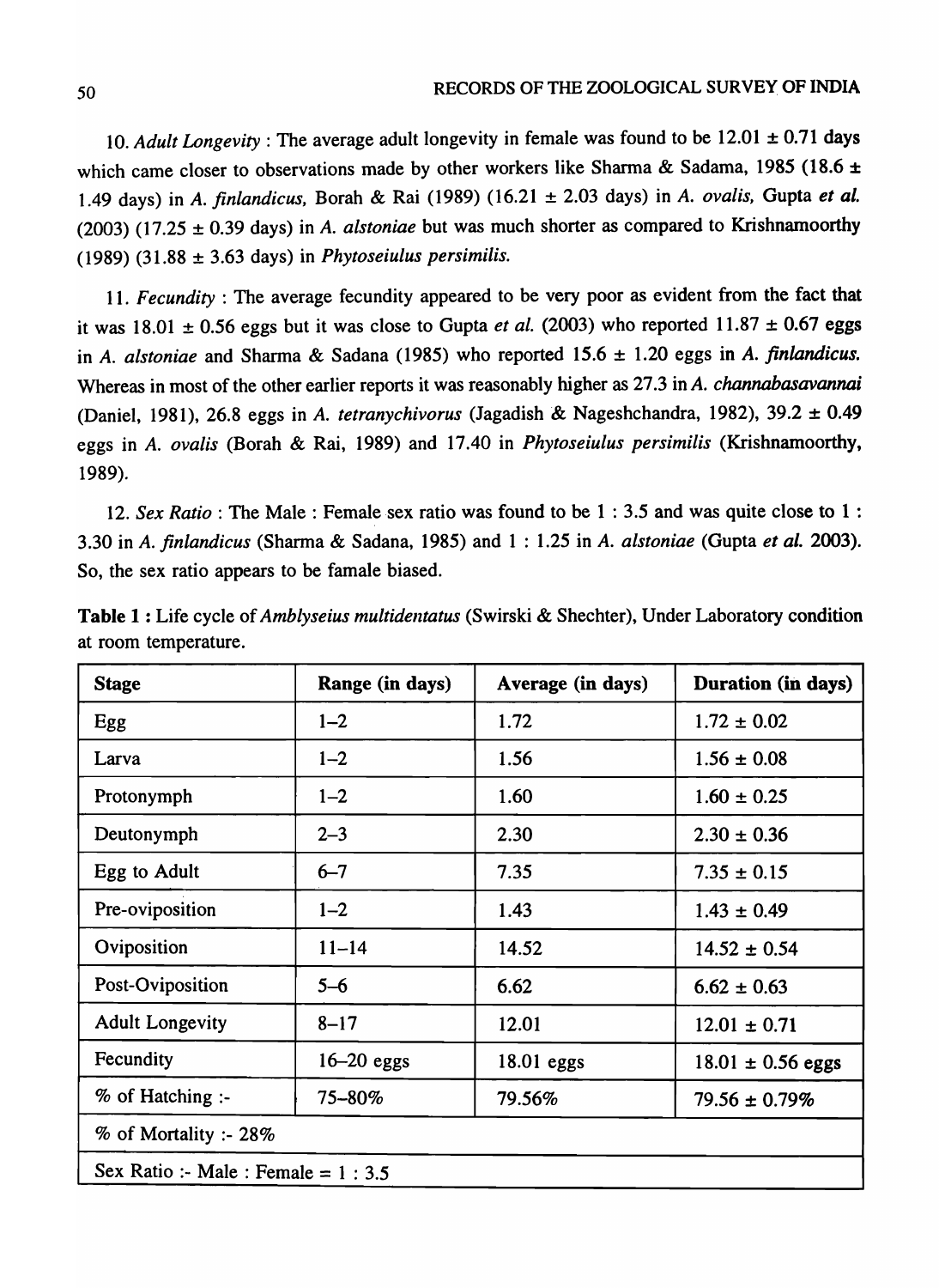### **SUMMARY**

The present paper repots the duration of different developmental stages of *Amblyseius multidentatus* (Swirski & Shechter) along with fecundity, longevity and sex ratio. The life cycle (egg to adult) took 7.35  $\pm$  0.15 days. The fecundity, longevity and Male: Female sex ratio were  $18.01 \pm 0.56$  eggs,  $12.01 \pm 0.71$  days and  $1 : 3.5$ , respectively.

#### ACKNOWLEDGEMENTS

The authors are thankful to the Ministry of Environment and Forests, Govt. of India, for financing this Project, without which this work would not have been possible.

#### REFERENCES

- Borah, D. C. & Rai, P. S. 1989. Potentiality of *Amblyseius ovalis* (Acari: Phytoseiidae) as the biological control agent on *Bemesia tabaci* (Homoptera Aleyrodidae) In : *Progress in Acarology,*  (Eds. G. P. ChannaBasavanna & C. A. Viraktamath), Oxford IBH, New Delhi. 2 : 375-379.
- Daniel, M. 1981, Bionomics of predaceous mite *Amblyseius channabasavanni* (Acari : Phytoseiidae), predaceous on the palm mite. In : *Contributions to Acarology in India*, p. 167-173.
- Gupta, S. K., 1985. The role of predatory mites in biological control. In : *Non insect pests and predators.* p. 19-28 + i-iii.
- Gupta, S. K. 2002. A Monograph on plant inhabiting predatory mites of India, Part-I (Orders: Prostigmata, Astigmata and Cryptostigmata). *Memoirs. Zoo/. Surv. India.,* 19(2) : 1-183.
- Gupta, S. K., Ghoshal, S & Choudhury, A. 2003. Life cycle of *Amblyseius alstoniae* Gupta at room temperature feeding upon *Eotetranychus hicoriae* on guava *(Psidium guajava), Rec. zoo/. Surv. India.,* 101(1-2) : 93-99.
- Gupta, S. K. & Gupta, A. 1992. Predatory plant mites of India and their importance in biological control. In : *Man mites and environment.* (Eds. M. A. Haq and N. Ramani), Anjango. Pub., Calicut., p. 146-154.
- Jagadish, P. S., ChannaBasavanna, G. P. & Nageshchandra, B. K. 1990. Biology of predatory mite *Euseius concordis* (Chant) (Acari: Phytoseiidae) an effective predator of *Tetranychus neocaledonicus* (Andre). (Acari: Tetranychidae). *Abst. IV Nat. Symp. Acarology.,* p. 14.
- Jagadish, P. S., ChannaBasavanna, G. P., Nageshchandra, B. K. & Nangia, N. 1999. Effect of temperature and humidity on the development of predatory mite *Euseius concordis* (Acari : Phytoseiidae). J. *Acarol.,* 15 : 32-35.
- Jagadish, P. S., ChannaBasavanna, G. P. & Nangia, N. 1995. Effect of temperature on the development of *Euseius concordis* (Acari: Phytoseiidae) an effective predator of *Tetranychus neocaledonicus* (Acari: Tetranychidae). *Abst. V. Nat. Symp. Acar.,* Bangalore, p. 32.